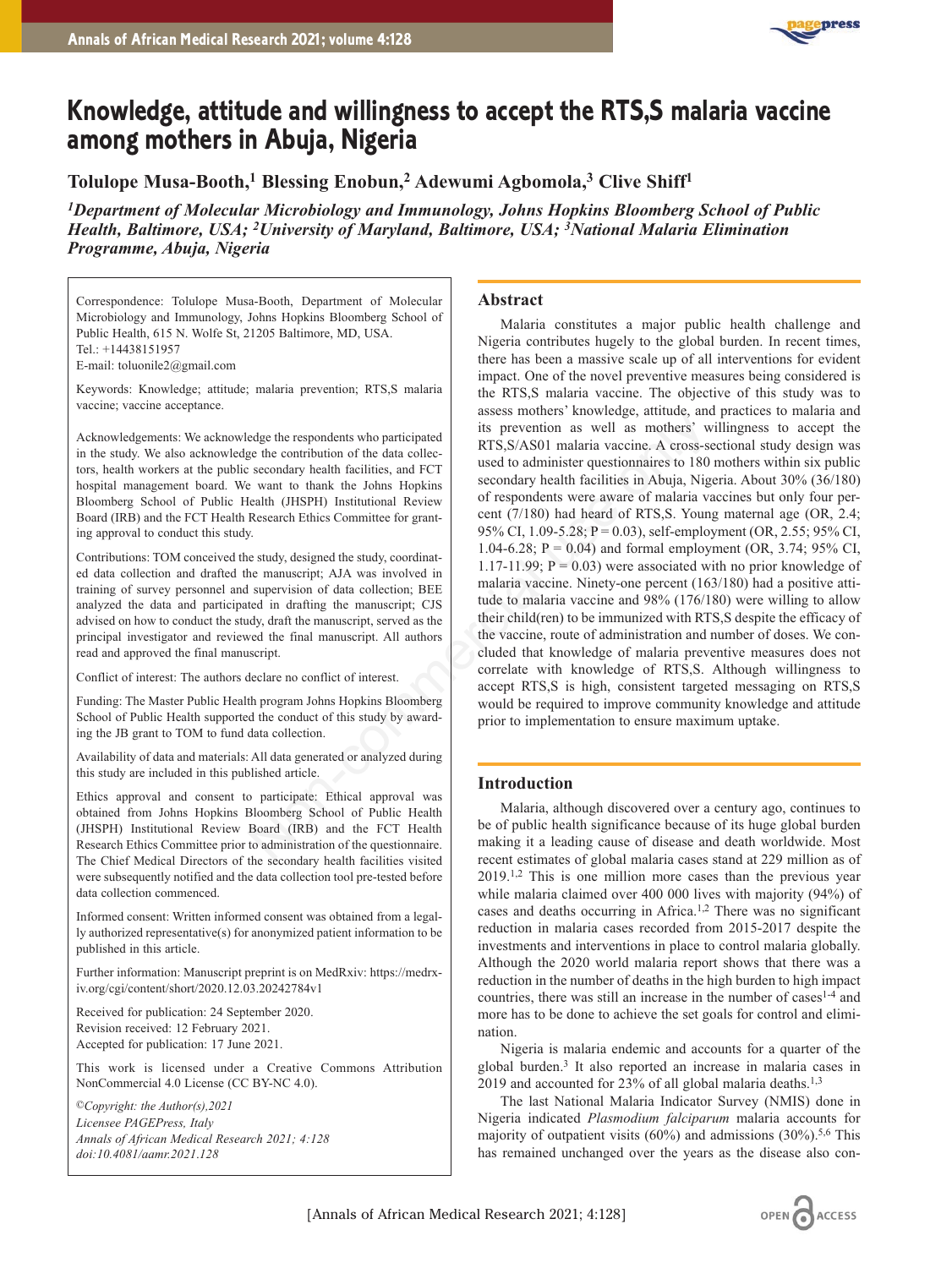

tributes about 11% of maternal mortality, 25% of infant mortality, and 30% of under-5 mortality.5,6 Approximately 110 million clinically diagnosed cases of malaria and nearly 300,000 malaria-related childhood deaths occur each year in Nigeria.5,6 Malaria remains a major public health problem in Nigeria, weakening the health system and causing annual economic Gross Domestic Product (GDP) losses of about 40%, about 480 billion naira in out-of-pocket treatments, prevention costs, and loss of man hours.<sup>5</sup> Fluctuation in malaria control and elimination investments over the years has led to a widening gap between amount invested and amount needed.1 Following the usual trend, nearly three quarters of the 3.0 billion U.S. dollars invested in malaria control and elimination globally in 2019 was spent in the World Health Organizations (WHO) Africa region.<sup>1</sup>

To meet the WHO global technical strategy targets<sup>7</sup> and the sustainable development goal 3.3,<sup>8</sup> more funding will be required for research, and development of malaria vaccines in addition to the interventions currently in place. With the coronavirus disease 2019 (COVID-19) pandemic taking a toll on health systems worldwide, it will be a challenge to achieve the set targets for malaria control and elimination but with the rising number of cases and deaths, vaccine science has been brought to the fore. Approximately 20 *P. falciparum* malaria vaccine candidates are either at advanced preclinical or clinical stages of development but only RTS, S/AS01 vaccine, has passed phase III clinical trial.<sup>9</sup> Results showed that the vaccine was effective especially when used in conjunction with other preventive measures.<sup>10,11</sup> A pilot implementation study was subsequently recommended by WHO and is ongoing in Ghana, Malawi and Kenya to evaluate how four doses of RTS,S can be implemented among five to 17 month old children at first dose and the risk/benefits of the vaccine.10

There is very little data on the knowledge, attitude and practices of Nigerians or any society, to the potential RTS,S malaria vaccine. A study done in Ibadan, southwest Nigeria revealed that only 20% of caregivers had heard of malaria vaccine.12 Although approximately 87% were willing to accept a malaria vaccine, almost 50% of the caregivers did not think it would be accepted if it was not given orally.12 Another study done in Owerri west, southeast Nigeria showed approximately 48% knowledge of malaria vaccine, 88.2% positive perception and 95.6% willingness to accept the vaccine.13 Our structured study represents a cross section of maternal population in the city of Abuja, north central Nigeria to assess their knowledge, attitude, and practices to malaria and its prevention as well as mothers' willingness to accept the RTS,S/AS01 malaria vaccine. Let a simulate a strong and the stational systems would be a chieve the set targets for malaria concincil districts - Abuja Municipal (<br>to achieve the set targets for malaria concincil districts - Abuja Municipal (<br>has be

# **Materials and Methods**

# **Study Design**

A cross sectional study design was adopted. Knowledge, attitude and practices of mothers to malaria, malaria prevention and RTS,S vaccine were assessed. Mothers' willingness to allow their children to receive RTS,S vaccine was assessed as well as mothers' sociodemographic characteristics.

# **Study Setting**

The study was conducted in the federal capital territory, Abuja, Nigeria, which is in the North-Central part of Nigeria within latitude 7 45' and 7 39'.<sup>14</sup> It is the legislative capital of Nigeria with a vastly diverse population. The population of Abuja in 2019 is estimated to be 3,095,118 with a growth rate of 6.11%, making it

one of the fastest growing cities in the world.15 About half the population are Muslims and Christians make up approximately 40% of the population. The official language is English although other languages are spoken in the city including Hausa, Igbo, and Yoruba.15

#### **Participants**

Consenting mothers between ages 15-49 years with children below 17 months who attended well baby clinics were interviewed in six public secondary health facilities within Abuja Municipal Area Council which has the largest population.

# **Sampling**

Sample size was determined to be 157 mothers using Leslie Kish formula with a prevalence rate of 45% (obtained from Nigeria MIS 2015), confidence interval of 0.01, confidence level of 95%. With a 10% non-response (attrition) rate added to the sample size, the number of respondents required was 173.

A multistage sampling technique was used to select respondents from the health facilities visited. The Federal Capital Territory (FCT) was divided into six clusters representing the area council districts - Abuja Municipal (AMAC), Abaji, Gwagwalada, Kuje, Bwari and Kwali. The area council with the highest population (AMAC) was selected. Health facilities were then stratified into primary, secondary, and tertiary facilities and secondary health facilities were visited. The secondary health facilities were further stratified into public and private facilities. Well baby clinics in six public secondary health facilities within Abuja (Figure 1) were subsequently visited and mothers between the ages of 15-49 years with children below 17 months who gave consent were interviewed.

# **Study Tool**

A pre-tested semi-structured interviewer-administered questionnaire was used to collect information from respondents. Prior to administration of questions on practices and willingness to accept RTS,S, malaria vaccine, mothers were given information on RTS,S so that well-informed responses would be obtained.

## **Data Collection**

Prior to data collection, interviewers, supervisors, coordinators



**Figure 1. Geospatial map of public secondary health facilities in AMAC.**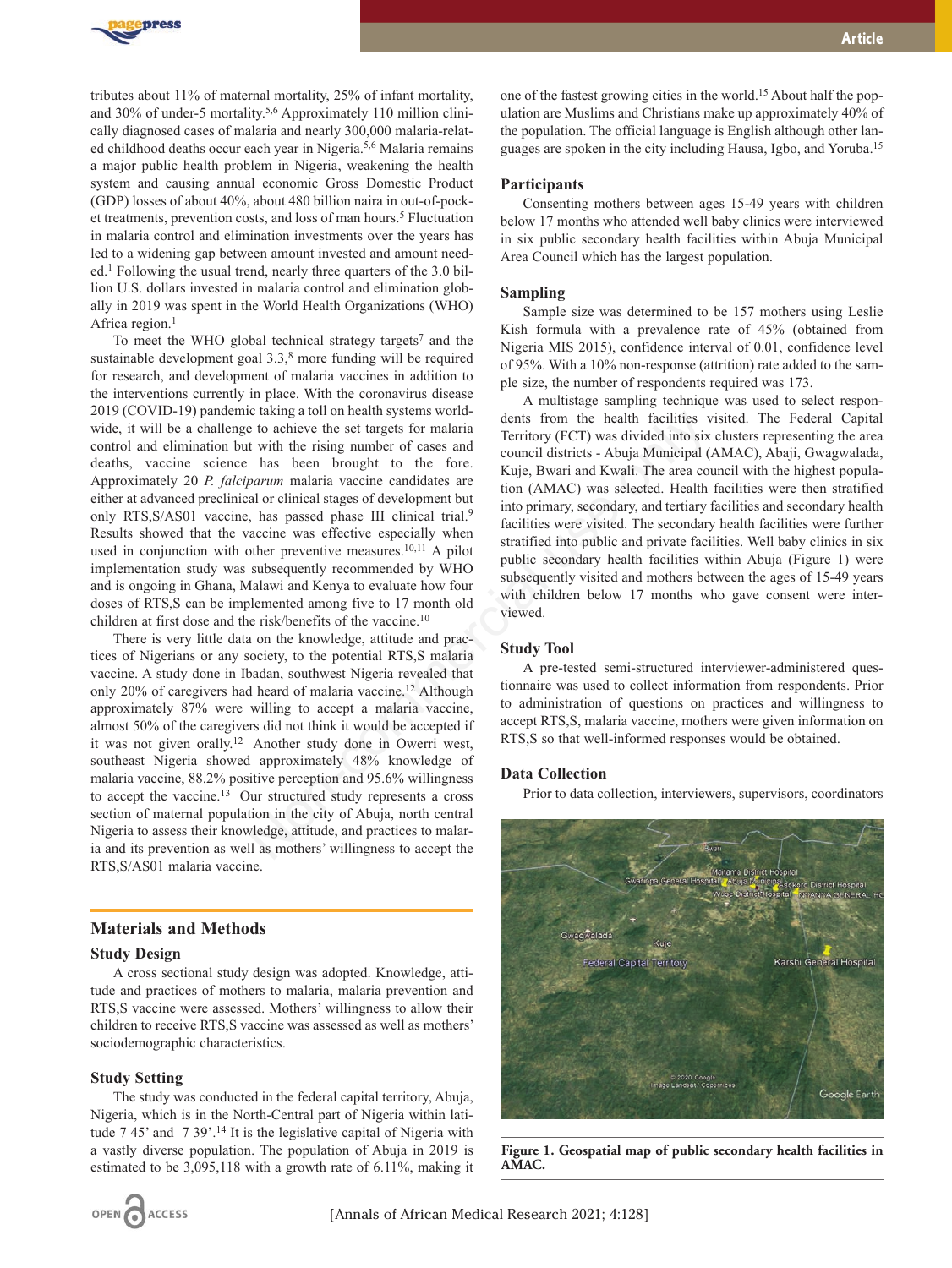and recruitment personnel were trained on human subject research ethics, the study protocol, how to conduct advocacy at the health facilities and appropriate ways to approach the respondents. The study was conducted between February and March 2020. Questionnaires were administered to 180 consenting mothers.

#### **Data Analysis**

Data were analyzed using Stata/MP 15.0 (StataCorp. 2017. *Stata Statistical Software: Release 15*. College Station, TX: StataCorp LLC). Descriptive statistics were used to summarize the socio-demographic characteristics. Mean and standard deviation were employed to summarize continuous data. Counts and percentages were utilized to summarize categorical variables. Potential predictors (independent variables) were assessed for a statistical association with the outcome variables (the dependent variables) using univariate and multivariable logarithmic regression analysis with inclusion of 0.10.

# **Ethical considerations**

Ethical approval was obtained from Johns Hopkins Bloomberg School of Public Health (JHSPH) Institutional Review Board (IRB) and the FCT Health Research Ethics Committee prior to administration of the questionnaire. The Chief Medical Directors of the secondary health facilities visited were subsequently notified and the data collection tool pre-tested before data collection commenced. Information on the nature of the survey was given to respondents and signed written informed consent was obtained from every mother participating in the study before administration of the questionnaire. Privacy and confidentiality were also maintained throughout the process of data collection.

#### **Outcome variables**

Knowledge of malaria preventives measures was coded as a dichotomous variable: less than three preventive measures vs three or more preventive measures, to assess mothers' knowledge on malaria prevention. Knowledge of the malaria vaccine was measured as a dichotomous variable: yes or no. Mothers' attitude to malaria, its prevention and malaria vaccine was assessed using a malaria attitude score. The malaria attitude score was a sum of the Likert scale values of the six questions on attitude in section D of the questionnaire. The scoring on the Likert scale for three questions (avoid contact with someone who has malaria, not immunized with malaria vaccine and immunization with malaria vaccine) were reversed to tally positively with the other three questions. The minimum malaria attitude score a respondent could attain was six points and the maximum was 30 points. A cut-off of 24 points was selected as the threshold, which corresponds to a score of four on each of the six questions on attitude. A score of 24 points and above represented good attitude and a score below 24 points, poor attitude on malaria and malaria prevention. Mothers' practices regarding malaria vaccination were measured by willingness to allow child to be immunized with malaria vaccine, bring child for vaccination, immunize child by injection and use of other preventive measures after vaccination. All four outcomes were dichotomized as yes, no responses.



#### **Results**

### **Socio-demographic characteristics**

The average age of respondents was 30 years with a vast majority of mothers being married (96%), 58% of respondents had post-secondary education and a little over half of the respondents were self-employed (54%). Mothers were predominantly Christian (86%) and the three main ethnic groups were well represented although Igbos made up the majority of respondents (24%). Some of the other tribes captured include Idoma, Igala and Edo (Table 1).

#### **Knowledge of malaria, its prevention and RTS,S vaccine**

All (180/180) respondents had heard of malaria, 81% (145/180) of respondents knew mosquito bite causes malaria, 59% (124/180) knew one or two malaria preventive measures and 94% (170/180) knew everyone is at risk of infection. Twenty-eight (28) of 180 (16%) respondents had not seen any message nor received any training on malaria, 46% (82/180) saw messages or received training on malaria from one or two sources, 31% (56/180), three to five sources and seven percent (12/180), more than five sources. Majority of respondents (92%; 166/180) knew malaria could be fatal if untreated, however, only 30% (36/180) of respondents were aware of malaria vaccines. Five percent (8/180) knew what a malaria vaccine was used for and only four percent (7/180) had heard of RTS,S. Multivariable logistic regression analyses indicated ethnicity, education and number of messages or training on malaria were associated with mother's knowledge of three or more preventive measures against malaria. Igbos and other ethnic groups were 70% less likely (OR, 0.27; 95% CI, 0.08-0.87; P=0.03; and OR, 0.27; 95% CI, 0.10-0.77; P=0.01 respectively) to know three or more preventive measures against malaria compared with Hausas and Yorubas. Post-secondary respondents compared with training on malaria from one or two sousting to the sources and seven percent (12/18<br>
Majority of respondents (92%; 166/180<br>
Majority of respondents (92%; 166/180<br>
SEPH) Institutional Review Board<br>
savare of malaria vacci

### **Table 1. Socio-demographic characteristics of respondents.**

| <b>Characteristics</b>                                                           | <b>Respondents (N=180)</b>                       |
|----------------------------------------------------------------------------------|--------------------------------------------------|
| Age (years)<br>Min-Max<br>Mean (SD)                                              | $n = 179$<br>16-49<br>30(5.6)                    |
| Marital Status n (%)<br>Single<br>Married                                        | 7(4)<br>173 (96)                                 |
| Religion n (%)<br>Christianity<br>Islam<br>Traditional                           | 154 (86)<br>26(14)<br>0(0)                       |
| Ethnicity $n$ $(\%)$<br>Hausa<br>Igbo<br>Yoruba<br>Other                         | 30(17)<br>44 (24)<br>22(12)<br>84 (47)           |
| Education* $n$ (%)<br>Pre-secondary<br>Secondary<br>Post-secondary<br>Other      | 6(3)<br>67 (37)<br>103(58)<br>3(2)               |
| Employment status<br>Not employed<br>Self-employed<br>Formally employed<br>Other | $n = 179$<br>37(21)<br>96 (54)<br>42(23)<br>4(2) |

\*education: pre-secondary includes primary and no formal education, post-secondary includes professional degrees, post graduate diploma, bachelors, or higher education.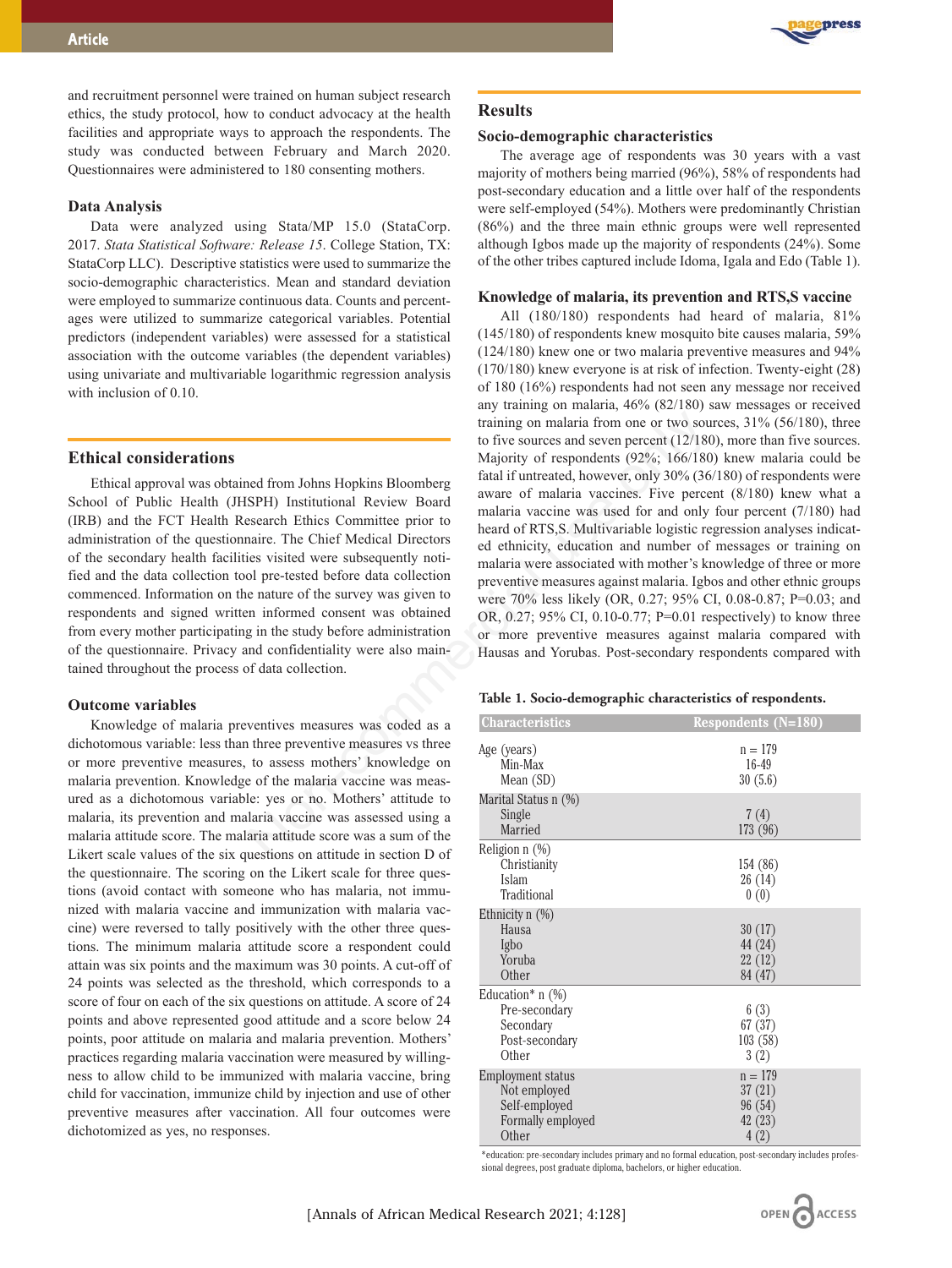malaria were 8.2 times more likely to be aware of at least three

malaria preventive measures (95% CI, 3.77-18.0, P < 0.001; Table 2). Respondents 30 years and younger were more than two times more likely to be unaware of the existence of a malaria vaccine compared with older respondents (OR, 2.40; 95% CI, 1.09-5.28; P=0.03). Compared with unemployed respondents, self-employed (OR, 2.55; 95% CI 1.04-6.28; P=0.04) and formally employed respondents (OR, 3.74; 95% CI 1.17-11.99, P=0.03) were more than two times more likely to have no prior knowledge of malaria vaccine (Table 3).

# **Table 2. Factors associated with mother's knowledge of three or more malaria preventive measures.**

|                                                                                                                    | <b>Univariate models</b><br>OR (95% CI)                                            | $\mathbf{D}$         | <b>Multivariable model</b><br>OR (95% CI)                                       | $\mathbf{p}$         |
|--------------------------------------------------------------------------------------------------------------------|------------------------------------------------------------------------------------|----------------------|---------------------------------------------------------------------------------|----------------------|
| Age (years)<br>$\leq 30$<br>> 30                                                                                   | $1.30(0.69-2.47)$<br>Reference (1.00)                                              | 0.42                 |                                                                                 |                      |
| Ethnicity<br>Hausa<br>Igbo<br>Yoruba<br>Other                                                                      | Reference (1.00)<br>$0.38(0.14-1.03)$<br>$0.65(0.21-2.01)$<br>$0.43(0.18-1.02)$    | 0.06<br>0.46<br>0.06 | Reference (1.00)<br>$0.27(0.08-0.87)$<br>$0.47(0.12-1.76)$<br>$0.27(0.10-0.77)$ | 0.03<br>0.26<br>0.01 |
| Education<br>Pre-secondary<br>Secondary<br>Post-secondary                                                          | Reference (1.00)<br>$0.23(0.04-1.35)$<br>$0.21(0.04-1.18)$                         | 0.10<br>0.08         | Reference (1.00)<br>$0.16(0.02-1.11)$<br>$0.13(0.02-0.90)$                      | 0.07<br>0.04         |
| Other<br><b>Employment status</b><br>Not employed<br>Self-employed<br>Formally employed<br>Other                   | $0.25(0.01-4.73)$<br>Reference (1.00)<br>$0.75(0.34-1.65)$<br>$0.66$ $(0.26-1.69)$ | 0.36<br>0.47<br>0.38 | $0.04(0.001-1.13)$                                                              | 0.06                 |
| Message or training on malaria<br>$<$ 3 sources<br>${\geq}3$ sources                                               | Reference (1.00)<br>$5.75(2.87-11.51)$                                             | < 0.001              | Reference (1.00)<br>$8.24(3.77-18.0)$                                           | < 0.001              |
| OR, odds ratio; CI, confidence interval<br>Table 3. Factors associated with no prior knowledge of malaria vaccine. |                                                                                    |                      |                                                                                 |                      |
|                                                                                                                    | <b>Univariate models</b><br>OR (95% CI)                                            | $\mathbf{p}$         | <b>Multivariable model</b><br><b>OR (95% CI)</b>                                | $\mathbf{p}$         |
| Age (years)<br>$\leq 30$<br>>30                                                                                    | $2.20(1.51-4.65)$<br>Reference (1.00)                                              | 0.04                 | $2.40(1.09-5.28)$<br>Reference (1.00)                                           | 0.03                 |

# **Table 3. Factors associated with no prior knowledge of malaria vaccine.**

|                                                                                                  | <b>Univariate models</b><br>OR (95% CI)                                            | p                    | <b>Multivariable model</b><br>OR (95% CI)                                         | $\mathbf{p}$         |
|--------------------------------------------------------------------------------------------------|------------------------------------------------------------------------------------|----------------------|-----------------------------------------------------------------------------------|----------------------|
| Age (years)<br>$\leq 30$<br>>30                                                                  | $2.20(1.51-4.65)$<br>Reference (1.00)                                              | 0.04                 | $2.40(1.09-5.28)$<br>Reference (1.00)                                             | 0.03                 |
| Ethnicity<br>Hausa<br>Igbo<br>Yoruba<br>Other                                                    | Reference (1.00)<br>$0.81(0.28-2.38)$<br>$0.65(0.19-2.24)$<br>$2.25(0.77-6.59)$    | 0.70<br>0.50<br>0.14 |                                                                                   |                      |
| Education<br>Pre-secondary<br>Secondary<br>Post-secondary                                        | Reference (1.00)<br>$0.69(0.08-6.40)$<br>$0.83(0.09-7.50)$                         | 0.75<br>0.89         |                                                                                   |                      |
| Other<br><b>Employment status</b><br>Not employed<br>Self-employed<br>Formally employed<br>Other | Reference $(1.00)$<br>$2.23(0.94-5.30)$<br>$2.88(0.95-8.69)$<br>$1.44(0.14-15.33)$ | 0.07<br>0.06<br>0.76 | Reference (1.00)<br>$2.55(1.04-6.28)$<br>$3.74(1.17-11.99)$<br>$1.94(0.17-22.59)$ | 0.04<br>0.03<br>0.60 |
| Message or training on malaria<br>$<$ 3 sources<br>$\geq$ sources                                | 0.07<br>Reference $(1.00)$<br>$2.13(0.93-4.87)$                                    | 0.12                 | Reference (1.00)<br>$1.97(0.84-4.61)$                                             |                      |

OR, odds ratio; CI, confidence interval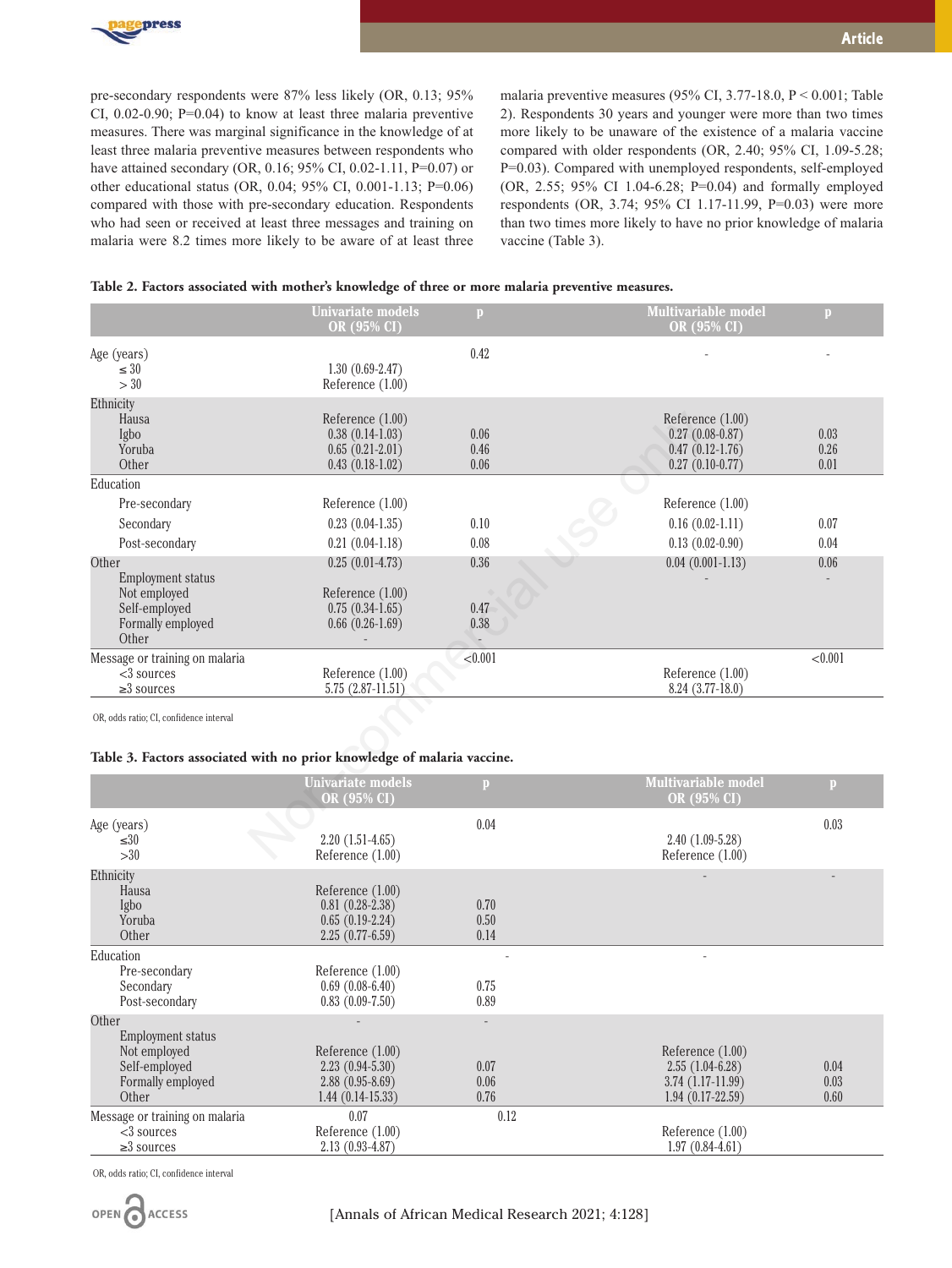# **Attitude to malaria, its prevention and RTS,S vaccine**

Majority of mothers (89%; 160 of 180) agreed or strongly agreed that malaria was a serious and life-threatening disease. 91% (163 of 180) of respondents agreed or strongly agreed that sleeping inside a mosquito net was one way to prevent malaria, 91% (163 of 180) also agreed or strongly agreed that vaccines are important in managing malaria and 21% (38 of 180) disagreed or strongly disagreed that immunization with malaria vaccine provide lifelong protection from malaria. 159 respondents (88%) disagreed or strongly disagreed that close contact with someone who had malaria should be avoided and 81% (146 of 180) also disagreed or strongly disagreed that anyone not immunized with malaria vaccine should be avoided.

There was zero percent floor and ceiling effects on the malaria attitude scale. Multivariable logistic regression analyses revealed Hausas were more than three times more likely to have a low malaria attitude score compared with Igbos (OR, 3.14; 95% CI, 1.06-9.33; P=0.04). There were no statistically significant differences in malaria attitude score among Yorubas (OR, 1.85; 95% CI, 0.62-5.56; P=0.27) and other ethnic groups (OR, 1.19; 95% CI, 0.56-2.54; P=0.65) compared with Igbos. Respondents with less than three sources of messages or training on malaria were almost two times more likely (OR, 1.97; 95% CI, 1.04-3.73; P=0.04) to have a low malaria attitude score compared with those having three or more sources (Table 4).

# **Practices regarding malaria prevention and vaccination**

Most of the respondents (66%, 119 of 180) sometimes or always slept in insecticide treated nets and 80% (144 of 180) sometimes or always used anti-mosquito spray. 62% (112 of 180) of respondents sometimes or always cut bushes and grasses around the house and 58% (105 of 180) sometimes or always drained stagnant water near the house (Figure 2). Almost all respondents (98%; 177 of 180) would allow their child to be immunized with malaria vaccine, 99% (179 of 180) of respondents are willing to bring their child four times to receive the vaccine and 98% (176/180) would accept malaria vaccination for their child even if given by injec-



**ACCESS** 

tion. Most respondents (84%, 151 of 180) would use other preventive measures in addition to malaria vaccination.

## **Discussion**

Current advances on malaria vaccines in the fight against malaria, and the pilot implementation of RTS,S being conducted in three sub-Saharan African countries preludes a new phase in the prevention and control of malaria. To ensure the success of this novel intervention, mothers' willingness to allow their child(ren) to accept the RTS,S malaria vaccine, mothers' knowledge, attitude, and acceptance of RTS,S are vital in determining steps that need to be taken to ensure optimal uptake and the success of this intervention. Our study showed general knowledge of malaria and its prevention was high. However, knowledge of malaria vaccine and awareness of RTS,S were very low. Factors, identified from this study, influencing knowledge of preventive measures including vaccines are ethnicity, education, age, employment status and number of malaria messages respondents were exposed to. A lot of effort and funds have been invested into Behavioral Change Communication (BCC) materials by various government and non-





|                                                                                                              | <b>Univariate models</b><br>OR (95% CI)                                           | p                    | <b>Multivariable model</b><br>OR (95% CI)                                         | p                    |
|--------------------------------------------------------------------------------------------------------------|-----------------------------------------------------------------------------------|----------------------|-----------------------------------------------------------------------------------|----------------------|
| Age (years)<br>$\leq 30$<br>>30                                                                              | Reference $(1.00)$<br>$0.72(0.39-1.32)$                                           | 0.28                 |                                                                                   |                      |
| Ethnicity<br>Hausa<br>Igbo<br>Yoruba<br>Other                                                                | $3.04(1.04-8.91)$<br>Reference $(1.00)$<br>$1.63(0.55-4.78)$<br>$1.06(0.51-2.22)$ | 0.04<br>0.38<br>0.87 | $3.14(1.06-9.33)$<br>Reference (1.00)<br>$1.85(0.62 - 5.56)$<br>$1.19(0.56-2.54)$ | 0.04<br>0.27<br>0.65 |
| Education<br>Pre-secondary<br>Secondary<br>Post-secondary<br>Other                                           | Reference $(1.00)$<br>$0.66(0.34-1.25)$<br>$0.98(0.08-11.38)$                     | 0.20<br>0.99         |                                                                                   |                      |
| <b>Employment status</b><br>Not employed<br>Self-employed<br>Formally employed<br>Other                      | Reference $(1.00)$<br>$1.14(0.51-2.52)$<br>$0.54(0.22-1.34)$<br>$0.54(0.07-4.31)$ | 0.76<br>0.19<br>0.56 |                                                                                   |                      |
| Message or training on malaria<br>$<$ 3 sources<br>$\geq$ sources<br>OR, odds ratio; CI, confidence interval | $1.99(1.06-3.71)$<br>Reference (1.00)                                             | 0.03                 | $1.97(1.04-3.73)$<br>Reference (1.00)                                             | 0.04                 |

# **Table 4. Factors associated with Low Malaria Attitude Score (< 24 points).**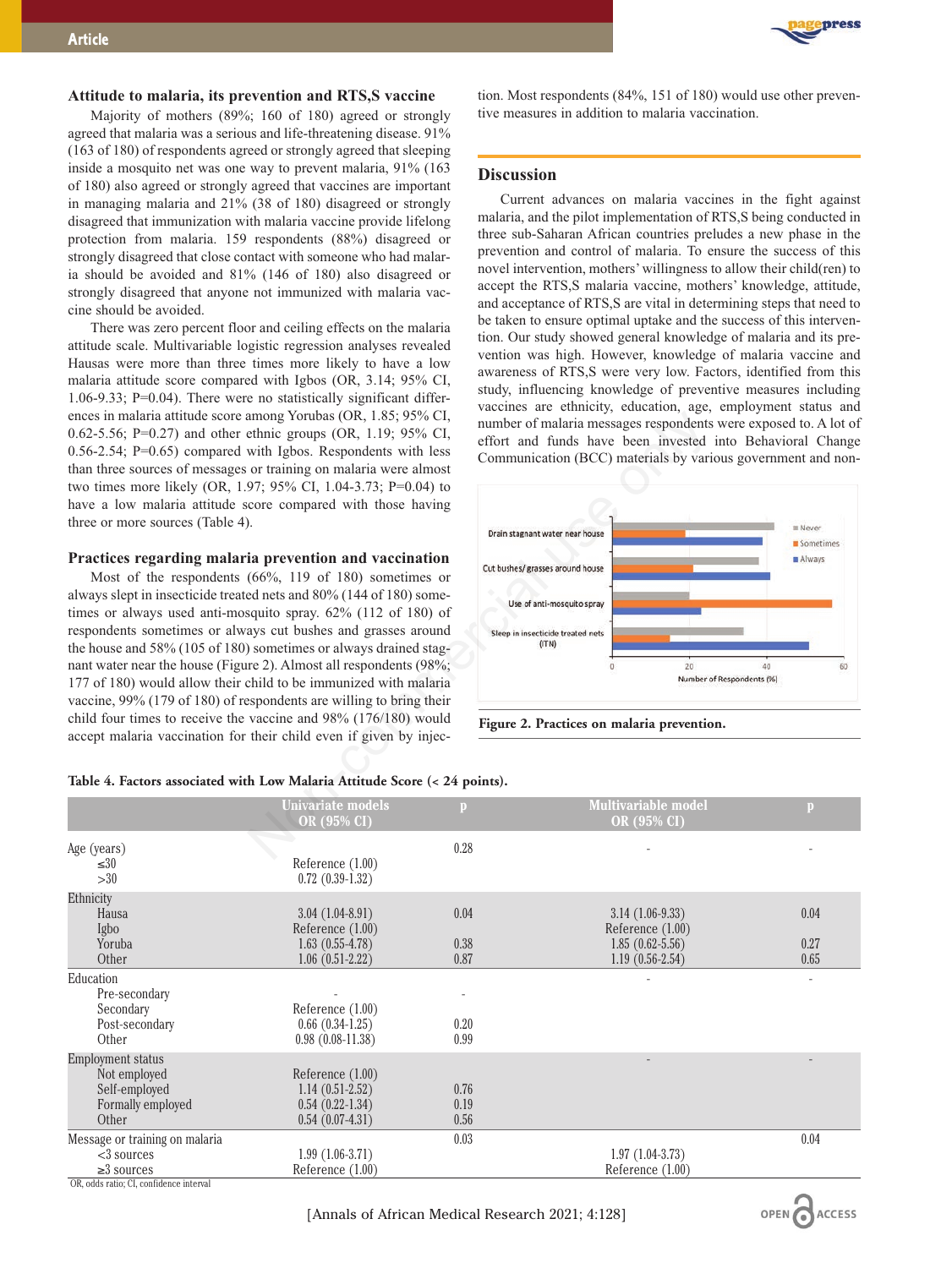

governmental agencies to increase public awareness of malaria at every level.16 This could be the reason for the high level of malaria prevention knowledge. This would have to be replicated prior to implementation to attain similar results with RTS,S.

This study found that Hausa and Yoruba mothers were more likely to know three or more preventive measures than Igbos and other tribes. Also, pre-secondary respondents were more likely to know at least 3 preventive measures than post-secondary respondents which means less educated mothers had a better knowledge of malaria prevention. This is not in keeping with previous studies done that suggest that higher education attainment positively influences malaria knowledge.13,17-20 The extensive malaria education/training being done at the community level and in health facilities might be a reason for this finding but conducting this research in the other area councils might give a clearer picture.

The study also revealed that receiving three or more malaria messages was found to increase the odds of knowing three or more preventive measures. This indicates consistent, repetitive communication of key malaria messages is effective in improving awareness and would be required to increase knowledge of RTS,S when available for routine immunization use. Studies have shown that regular, consistent exposure to BCC messages improve caregivers use of ITNs (a major malaria preventive measure)<sup>21-24</sup> and is essential for the acceptance of malaria vaccine when available.<sup>13,25</sup>

Furthermore, the study showed that mothers above 30 years were more likely to be aware of malaria vaccines. This could mean that they have had access to more malaria messages, either in the community or health facilities, than the younger respondents. This finding would benefit from further research as a study done in Gwagwalada, showed older age (above 47 years) was associated with poorer knowledge of malaria prevention.19 Unemployed respondents were also more likely to know about malaria vaccines than self-employed and formally employed respondents from the results of this study. Although higher wealth index is a factor that determines knowledge of malaria preventive measures, $20$  in this study, being employed did not translate to awareness of the malaria vaccine. This finding could suggest that self-employed and formally employed respondents are not exposed to information on public health advances or malaria messages do not include information on malaria vaccine. 16 to increase knowledge of RTS,S when<br>
to increase knowledge of RTS,S when<br>
the methods to safely administer vacuum<br>
inization use. Studies have shown that<br>
tection of populations globally.<br>
any showed that mothers above

Those who had received less than two malaria messages were more likely to have low attitude scores from this study. This shows that exposure to more malaria messages, irrespective of the source, is necessary to have a positive attitude to malaria prevention. This finding still speaks to the need for constant repetition of malaria messages and novel public health interventions.

Although the Hausas had better knowledge of malaria preventive measures, the knowledge did not translate to a positive attitude towards malaria prevention. This is similar to findings in a study carried out by Singh *et al.* in Aliero, northern Nigeria that showed knowledge of environmental preventive measures and ownership of ITNs did not necessarily translate to practice of the preventive measures or use of the ITNs.<sup>26</sup> This was attributed to poor socioeconomic status and low level of formal education within the rural communities.26 Igbos with less knowledge of malaria prevention were more likely to have a positive malaria attitude score from this study. With the history of mistrust for western or orthodox medicine among Hausas in Northern Nigeria and the polio vaccination boycott as a precedent,27 aggressive advocacy and BCC campaigns will be required to achieve widespread acceptance of RTS,S. This will involve identifying and highlighting positive behaviors to build on, using household, community and political leaders, health facilities and culturally acceptable messages to cultivate the

desired attitude and behavior in northern Nigeria.

In addition, the study found that almost all respondents were willing to accept the RTS, Smalaria vaccine irrespective of route of administration, efficacy of the vaccine (since they were informed of the efficacy before responding to the practice section) and number of doses their child would have to receive. This is a welcome development showing that the immunization program has done a good job of positively influencing the practices of mothers regarding routine immunization and mothers also understand the severity of the disease. A study by Mbengue *et al*. showed that women who attended antenatal care were more likely to optimally use malaria preventive measures.28 Since the women sampled have access to health care facilities and allow their children to be immunized with other routine vaccines, this could account for their willingness to accept the RTS,S malaria vaccine. This might not be the case for mothers in communities who do not have easy access to health care facilities, but this would have to be studied in the future. Also, with the decline in immunizations because of the COVID-19 pandemic,29 countries and health communities must identify feasible methods to safely administer vaccines to ensure maximum protection of populations globally.

# **Conclusions**

A lot has been done regarding educating the public on malaria prevention and the benefits of routine immunization. The findings in this study will prove useful to guide policy makers in decision making when RTS,S is approved for routine use. To achieve adequate knowledge, a good attitude and maximum acceptance of RTS,S, messages on the vaccine and its benefits will have to be consistently communicated to the public through various means prior to implementation. Tailoring messages to different audiences based on age, ethnicity, and education will be required. This will ensure optimal uptake of RTS,S and in conjunction with other preventive interventions, bring us one step closer to eliminating malaria.

# **References**

- 1. WHO. Malaria: Key Facts. WHO, 2020 November 20. Accessed 2021 February 1. Available from: h t t p s : //www.who.int/news-room/factsheets/detail/malaria#:~:text=Disease%20burden,411%20000 %20deaths%20in%202018
- 2. Center for Disease Control and Prevention. Malaria's Impact Worldwide. Center for Disease Control and Prevention, 2021 January 26. Accessed 2021 February 1. Available from: https://www.cdc.gov/malaria/malaria\_worldwide/impact.html
- 3. WHO. Malaria: This year's World malaria report at a glance. WHO, 2019 December 4. Accessed 2021 February 1. Available from: https://www.who.int/news-room/feature-stories/detail/ world-malaria-report-2019
- 4. WHO. WHO calls for reinvigorated action to fight malaria: Global malaria gains threatened by access gaps, COVID-19 and funding shortfalls. WHO, 2020 November 30. Accessed 2020 Decemeber 2. Available from: https://www.who. int/news/item/30-11-2020-who-calls-for-reinvigorated-actionto-fight-malaria
- 5. National Malaria Elimination Programme (NMEP), National Population Commission (NPopC), National Bureau of Statistics (NBS), and ICF International. Nigeria Malaria